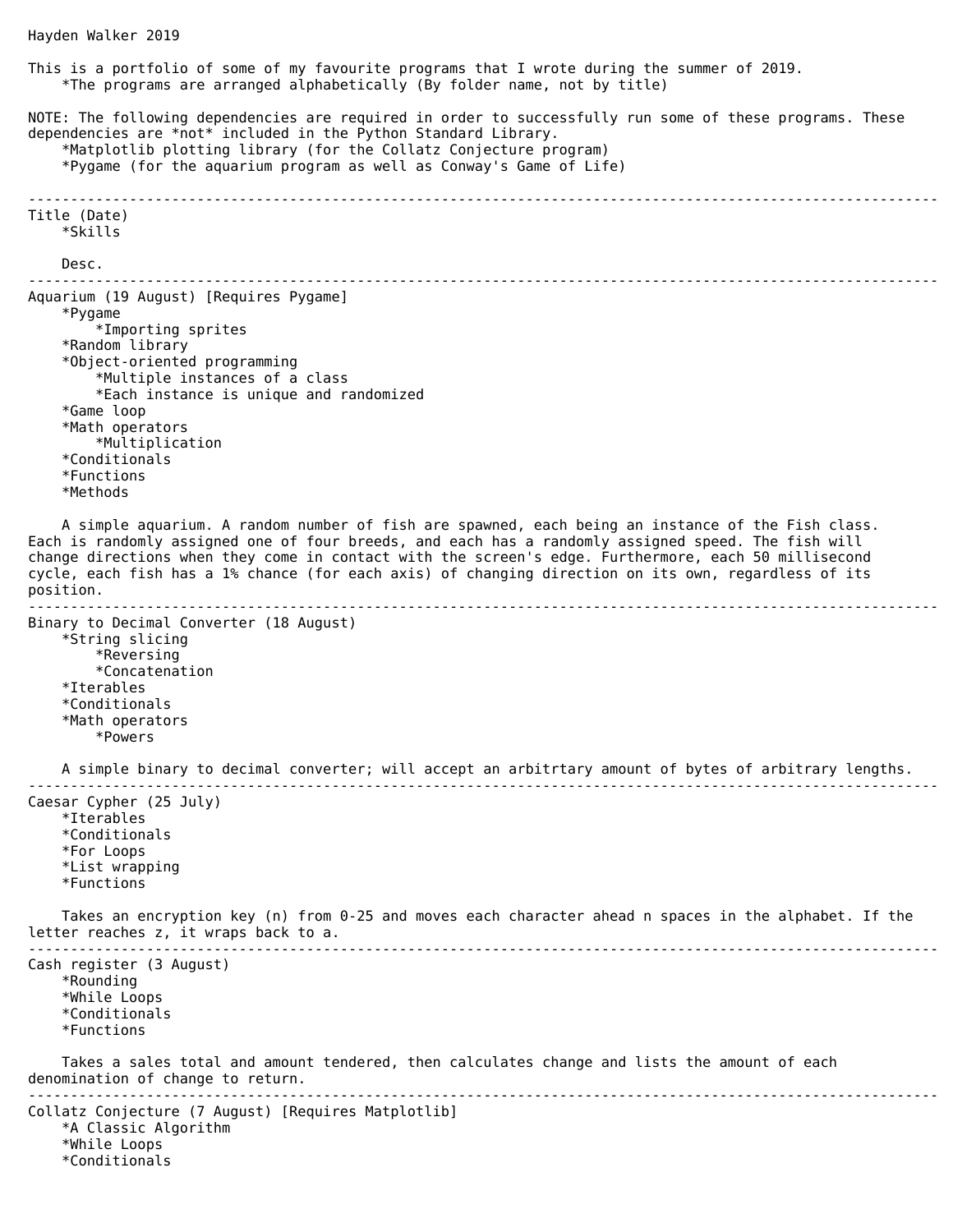```
 *Math operators
         *Modulus
         *Floor division
         *Addition
     *Matplotlib Graphing Library
     Takes a positive integer (n), and depending on its parity, will either divide it by 2 or multiply it 
by 3 then add 1, and repeat the whole process until the integer is equal to 1. It will then display a 
graph where x is the number of steps and y is the value of n.
------------------------------------------------------------------------------------------------------------
Conway's Game of Life (22 August) [Requires Pygame]
     *A Cellular Automaton
     *Random Library
     *PyGame
         *Rectangles
     *Conditionals
     *Iteration
     *Object-Oriented Programming
     *Functions
     *Methods
     *Game Loop
     Generates 100 squares that can each be either living or dead; each 1-second "generation," if a living 
square has less than two or more than three living neighbours, it will die from either underpopulation or 
crowding. If a dead square has exactly three living neighbours, it will become living, via reproduction.
------------------------------------------------------------------------------------------------------------
Line/square drawing (27 July)
     *Tkinter GUI Library
         *Canvas
         *Buttons
         *Inputs
     *Random library
     *Object-Oriented Programming
     *For Loops
     *Functions
     *Methods
     A GUI application that takes a number (n) and, depending on which button is pressed, will generate 
either n lines or n rectangles, all of random size, position, and colour. It will display the last action 
completed in a status bar at the bottom.
------------------------------------------------------------------------------------------------------------
Hangman (5 August)
     *Random Library
     *Reading from a text file
     *For Loops
     *Game Loop
     *Conditionals
     *Iterables
     *Functions
     A game of hangman that pulls words from a 100-word text file.
------------------------------------------------------------------------------------------------------------
Minefield/Minesweeper (20 July)
     *System commands
     *Random Library
     *Wrapping
     *Iterables
     *Conditionals
     *Functions
     *Game loop
     A game that draws a 5x5 grid, in which a random number of randomly placed mines are hidden. Goal: 
Clear the board without hitting a mine.
------------------------------------------------------------------------------------------------------------
Pig Latin (19 July)
     *String slicing
     *String concatenation
     *Conditionals
     Converts a word into "Pig Latin;" i.e. if the word begins with a vowel, it will add "ay" to the end,
```